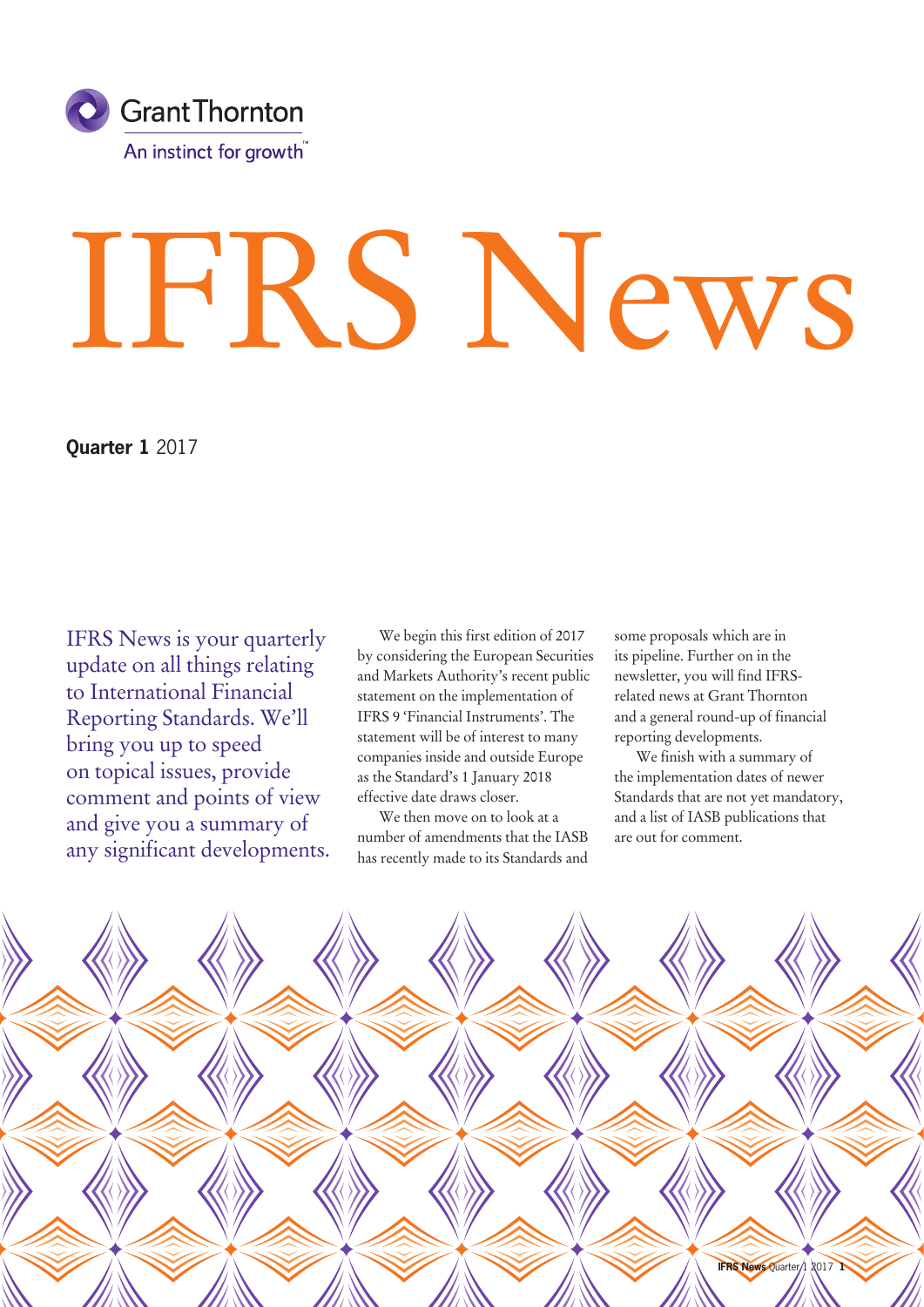# ESMA public statement on implementation of IFRS 9

The European Securities and Markets Authority (ESMA) has issued a Public Statement on the implementation of IFRS 9 'Financial Instruments' in order to promote consistent application of IFRS in Europe.

The Public Statement highlights the need for consistent and high-quality implementation of IFRS 9 and the need for transparency on its impact to users of financial statements. For those companies for which it is relevant (see below), ESMA expects it to be taken into account and reflected in the 2016 annual financial statements and the 2017 annual and interim financial statements. ESMA will be monitoring the information produced by companies closely, so we have set out some of the key points in the Public Statement in the table opposite.

The Public Statement highlights the need for consistent and high-quality implementation of IFRS 9.

### **Who is the Public Statement relevant to?**

The Public Statement is directly relevant to issuers of securities admitted to trading on regulated markets in the European Union (EU) and their auditors. They should take it into consideration during the implementation of IFRS 9, particularly in relation to disclosing the expected effects of the Standard. The audit committees of these companies will, where relevant, also be expected to monitor the quality of the implementation of IFRS 9.

Although companies that are not traded on EU regulated markets do not need to consider the Public Statement, its recommendations may nevertheless be of interest to them.

For all companies the level of detail provided should be adapted depending on the significance of the matter to the financial statements.

### **Background**

IFRS 9 (2014) fundamentally rewrites the accounting rules for financial instruments. It introduces a new approach for financial asset classification; a more forwardlooking expected loss model; and major new requirements on hedge accounting. The new impairment requirements are expected to have a significant impact on financial institutions (and also some other industries), while the new hedge accounting requirements offer non-financial entities in particular an opportunity to better align hedge accounting and risk management.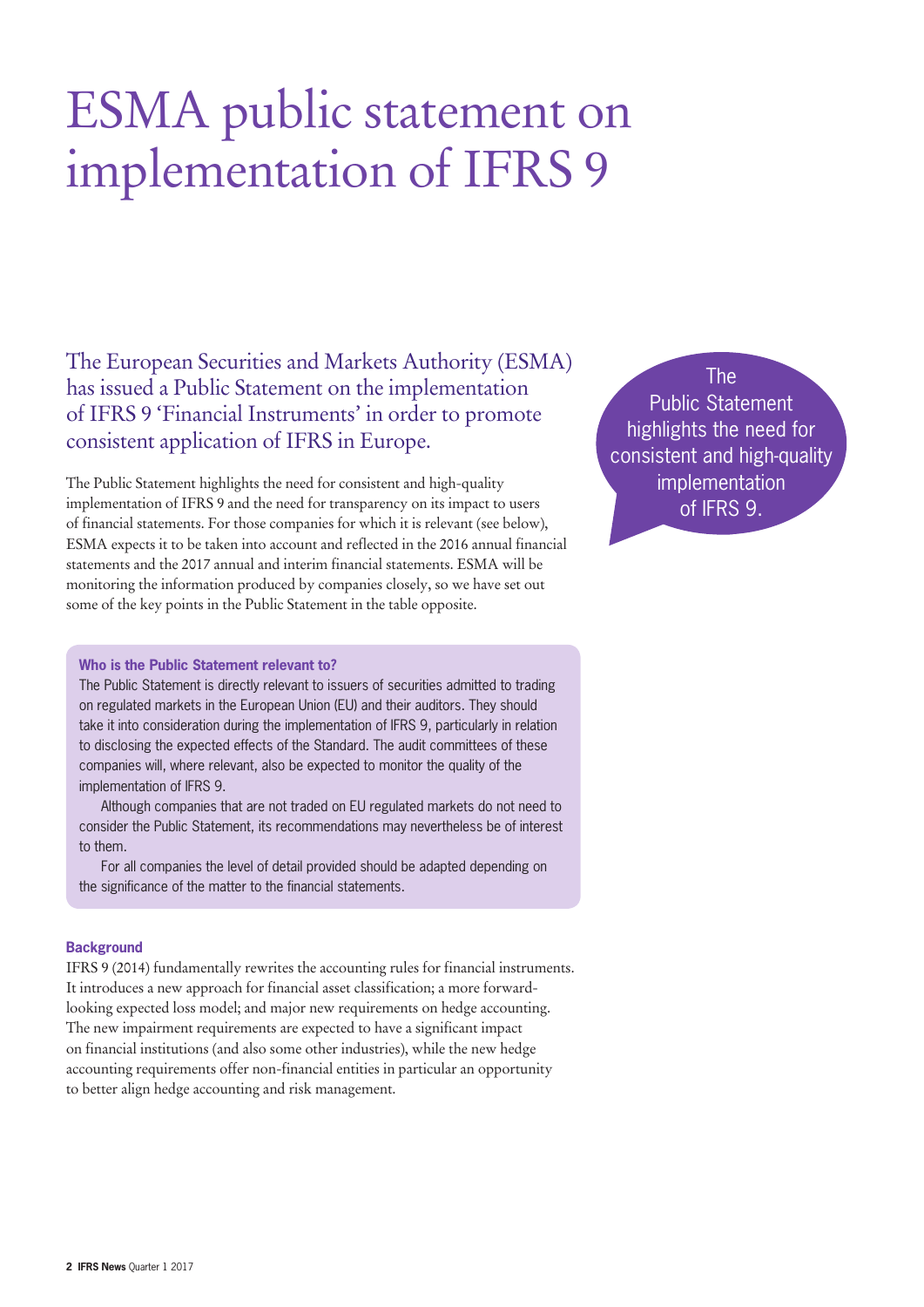### **Insurance companies**

The IASB has recently made amendments to IFRS 4 'Insurance Contracts' (see last quarter's edition of IFRS News) to address issues arising from the difference between IFRS 9's mandatory effective date and that of the new insurance contracts standard, IFRS 17, which is expected to be published in May of this year. For insurance companies that will be affected, ESMA expects transparent information about their approach to the implementation of IFRS 9 to be provided as soon as practicable, including where relevant application of the options addressing the effects of difference between the effective dates.

### **ESMA comments and recommendations**

| <b>Topic</b>                                                              | <b>Advice</b>                                                                                                                                                                                                                                                                                                                                                                                                                                                                                                                                                                                                                                                                                                                                                                                                                                                                                                                                                                                                                                                                                                                                                                                                                        |
|---------------------------------------------------------------------------|--------------------------------------------------------------------------------------------------------------------------------------------------------------------------------------------------------------------------------------------------------------------------------------------------------------------------------------------------------------------------------------------------------------------------------------------------------------------------------------------------------------------------------------------------------------------------------------------------------------------------------------------------------------------------------------------------------------------------------------------------------------------------------------------------------------------------------------------------------------------------------------------------------------------------------------------------------------------------------------------------------------------------------------------------------------------------------------------------------------------------------------------------------------------------------------------------------------------------------------|
| <b>General disclosures regarding adoption</b><br>of the Standard          | observes that IAS 8 'Accounting Policies, Changes in Accounting Estimates and Errors' requires<br>$\bullet$<br>disclosure of an impending change in accounting policies when an issuer has yet to implement a new<br>IFRS Standard that has been issued but is not yet effective<br>highlights that these requirements encompass both qualitative and quantitative information<br>expects that as implementation progresses, progressively more entity-specific qualitative and quantitative<br>information should be provided.                                                                                                                                                                                                                                                                                                                                                                                                                                                                                                                                                                                                                                                                                                      |
| <b>Timing</b>                                                             | expects that for most issuers, the impacts of IFRS 9 will be known or reasonably estimable at the time<br>$\bullet$<br>of their 2017 interim financial statements<br>states that if reasonably estimable quantitative information on IFRS 9's impact exists at a reporting date<br>prior to transition date, this should be disclosed notwithstanding that the actual figures in the 2018<br>financial statements might be different.                                                                                                                                                                                                                                                                                                                                                                                                                                                                                                                                                                                                                                                                                                                                                                                                |
| Information on the impact and effects<br>of IFRS 9                        | Where the impact of IFRS 9 is expected to be significant, ESMA expects companies to:<br>provide information about the accounting policy choices that are to be taken upon first application of<br>IFRS 9, eg whether the company has:<br>chosen to continue to apply the hedge accounting requirements in IAS 39<br>taken the option to early apply the requirements for the presentation of the fair value changes<br>arising from credit risk on financial liabilities designated at fair value through profit or loss under<br>the fair value option<br>taken the option to irrevocably designate equity instruments at fair value through other<br>comprehensive income<br>disaggregate the expected impact into elements that companies will use to measure the impact<br>and which are useful to users<br>explain the nature of the impacts so that users can understand the changes and their key drivers<br>when compared to IAS 39.<br>ESMA also encourages issuers to explain the impact, if any, to risk management and/or to alternative<br>performance measures that the issuer may use.<br>Within groups, ESMA highlights the need to verify that IFRS 9 is understood and implemented<br>consistently within a group. |
| Specific considerations for financial<br>institutions/credit institutions | ESMA recommends financial institutions and credit institutions to:<br>proceed with their implementation efforts on a timely basis<br>$\bullet$<br>in view of the complexity of the expected credit loss model for these institutions, provide relevant<br>disclosures on management judgements, estimates and assumptions to help users evaluate the<br>credit risks faced<br>review matters that have been discussed by the IFRS Interpretations Committee and also the IFRS<br><b>Transition Resource Group</b><br>consider differences between expected credit losses determined for regulatory purposes and those<br>determined for IFRS 9.                                                                                                                                                                                                                                                                                                                                                                                                                                                                                                                                                                                      |
| <b>Prudential ratios for financial institutions</b>                       | While a lack of clarity exists today over IFRS 9's potential impact on prudential ratios for regulatory purposes,<br>EMSA encourages companies to communicate on the issue and the impact it may have on capital planning<br>subject to reliable information becoming available.                                                                                                                                                                                                                                                                                                                                                                                                                                                                                                                                                                                                                                                                                                                                                                                                                                                                                                                                                     |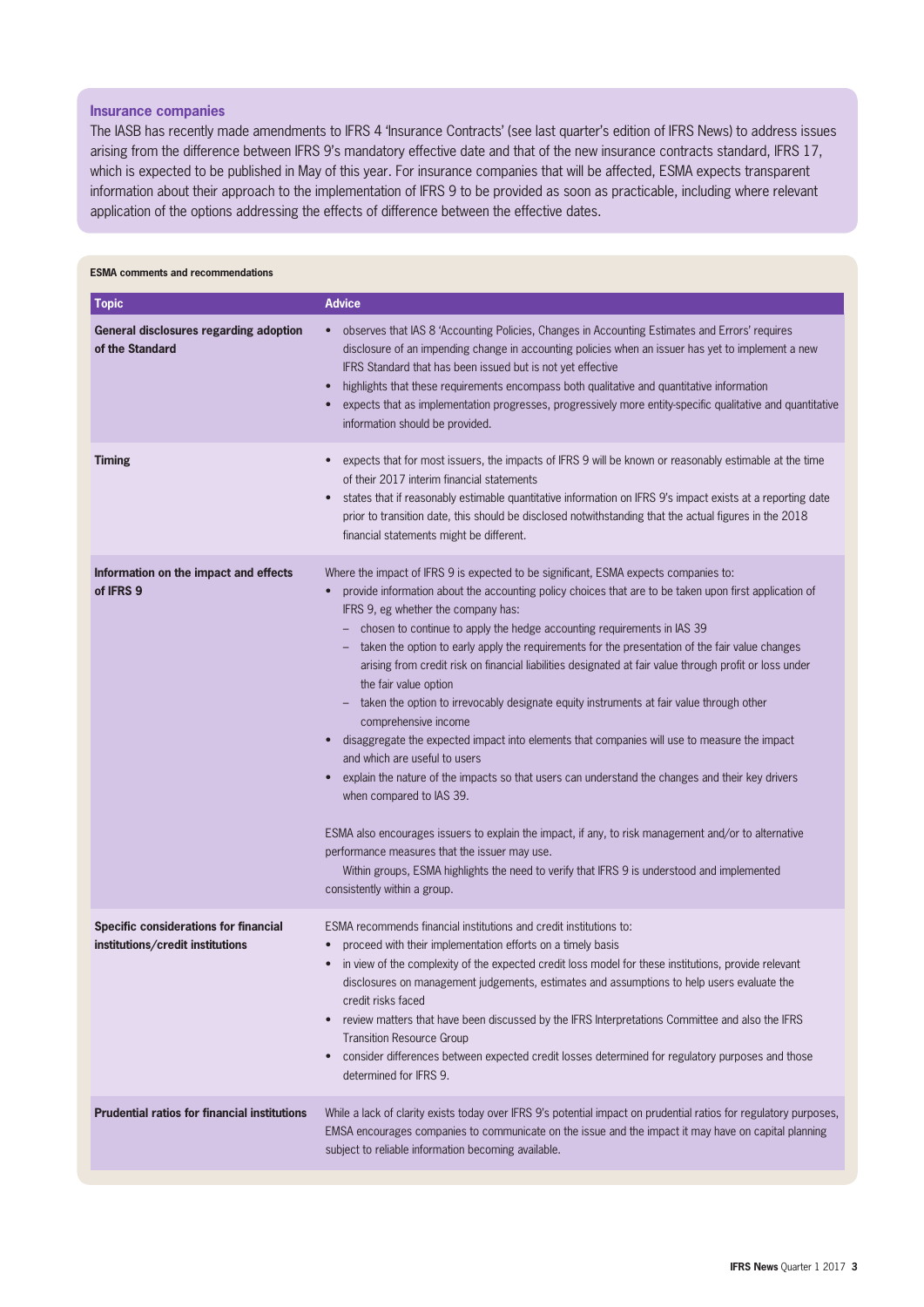|  |  |  | <b>ESMA</b> comments and recommendations |
|--|--|--|------------------------------------------|
|--|--|--|------------------------------------------|

| <b>Topic</b>                                                                      | <b>Advice</b>                                                                                                                                                                                                                                                                                                                                                                                                                                                                                                                                                                                                                                                                                                                                                                                            |
|-----------------------------------------------------------------------------------|----------------------------------------------------------------------------------------------------------------------------------------------------------------------------------------------------------------------------------------------------------------------------------------------------------------------------------------------------------------------------------------------------------------------------------------------------------------------------------------------------------------------------------------------------------------------------------------------------------------------------------------------------------------------------------------------------------------------------------------------------------------------------------------------------------|
| Illustrative timeline and good disclosure<br>practices for financial institutions | 2016 IFRS annual financial statements:<br>ESMA recommend providing:<br>• a detailed description and explanation of how key IFRS 9 concepts will be implemented, eg:<br>approaches for classification of financial assets<br>application of the business model test<br>$\overline{\phantom{a}}$<br>modelling techniques and judgements used to estimate expected credit losses and to incorporate<br>forward-looking information<br>assessment of significant increase in credit risk<br>$\overline{\phantom{0}}$<br>approach to hedge accounting<br>where possible an explanation of the timeline for implementing IFRS 9, including expected use of<br>$\bullet$<br>transition relief<br>if known or reasonably estimable, reliable quantification of the possible impact of IFRS 9 on the<br>$\bullet$ |
|                                                                                   | financial position, financial performance and equity<br>when quantitative information is not disclosed because it is unknown or not reasonably estimable,<br>additional qualitative information to help understand the magnitude of the expected impact on the<br>financial position in the financial statements and, where relevant, on capital planning.                                                                                                                                                                                                                                                                                                                                                                                                                                               |
|                                                                                   | 2017 IFRS interim financial statements:<br>consider whether to provide an update of information provided in the 2016 IFRS annual financial<br>statements (see above) in the interim financial statements<br>for example, where a financial institution expects IFRS 9 to have a significant impact but reliable<br>quantitative information could not be provided in the 2016 annual financial statements because<br>it was not available at that time, quantitative disclosures could be provided in the 2017 interim<br>financial statements. Similarly, it may in general be possible to make more specific disclosures<br>in the 2017 interim financial statements than was possible before.                                                                                                         |
|                                                                                   | 2017 IFRS annual financial statements:<br>ESMA:<br>notes that as the annual financial statements for 2017 will be published after IFRS 9 becomes<br>$\bullet$<br>effective, issuers should provide a quantitative assessment of the impact of IFRS 9 on their financial<br>statements as of 1 January 2018<br>encourages disclosure of the impact on regulatory requirements (eg own funds and leverage ratios)<br>expects that the 2017 annual financial statements will provide the quantitative impact of IFRS 9's<br>application and explain the changes to the amounts reported under IAS 39 'Financial Instruments:<br>Recognition and Measurement', disaggregated as appropriate                                                                                                                  |
| <b>Next steps</b>                                                                 | expects that the information already provided in previous financial statements will be further developed<br>and elaborated taking into account the actual implementation of IFRS 9.<br>Once IFRS 9 is applied, detailed disclosures will need to be made in accordance with IFRS 7 'Financial                                                                                                                                                                                                                                                                                                                                                                                                                                                                                                            |

Instruments: Disclosures'.

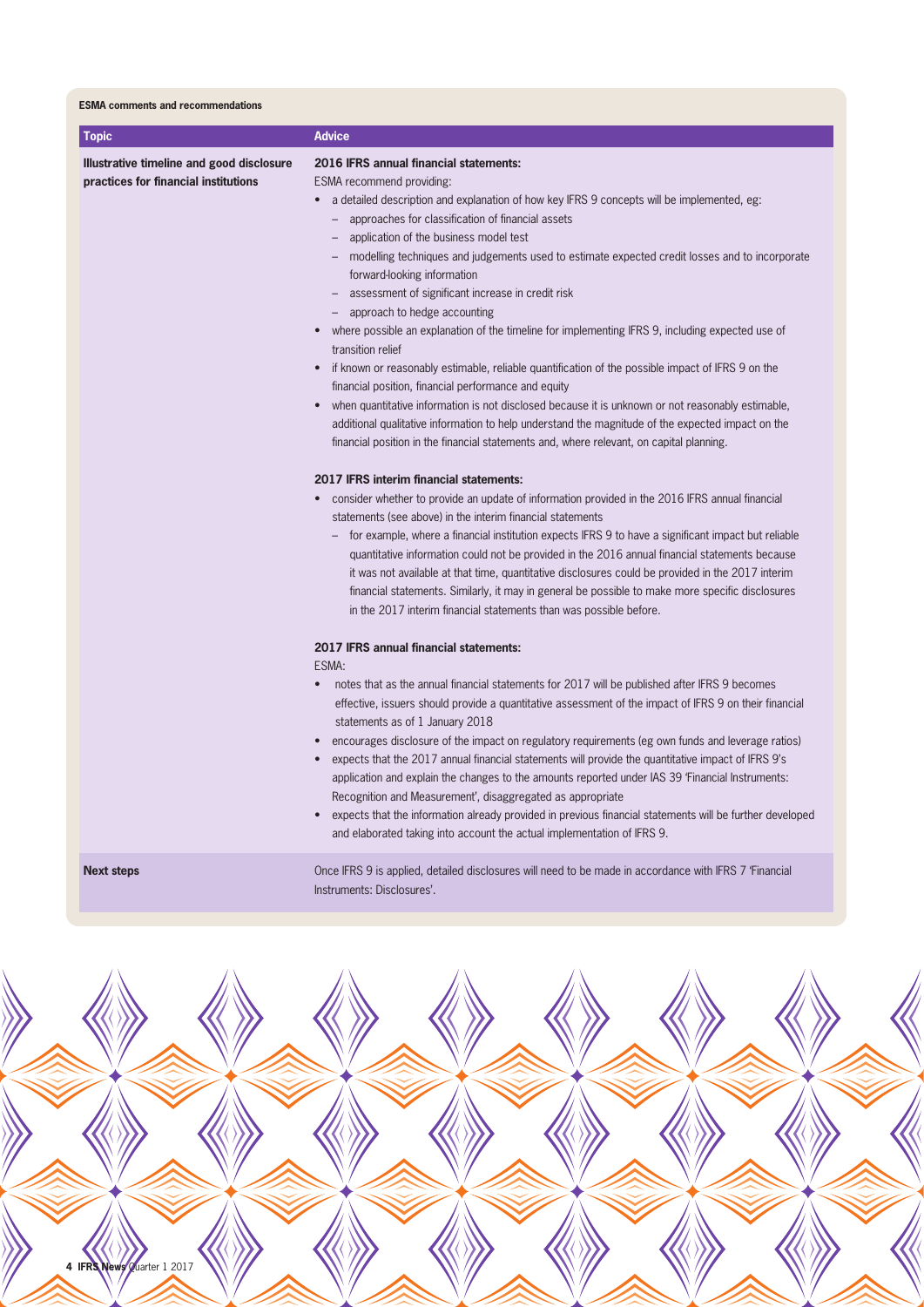# IFRIC 22 Foreign Currency Transactions and Advance Consideration

The IFRS Interpretations Committee (IFRIC) has issued IFRIC 22 'Foreign Currency Transactions and Advance Consideration'. It looks at what exchange rate to use for translation when payments are made or received in advance of the related asset, expense or income.

### **Background**

Although IAS 21 'The Effects of Changes in Foreign Exchange Rates' sets out requirements about which exchange rate to use when recording a foreign currency transaction on initial recognition in an entity's functional currency, IFRIC had observed diversity in practice in circumstances in which an entity recognises a non-monetary liability arising from advance consideration. The diversity resulted from the fact that some entities were recognising revenue using the spot exchange rate at the date of the receipt of the advance consideration while others were using the spot exchange rate at the date that revenue was recognised.

In carrying out their analysis of the issue, IFRIC noted that the issue was not restricted to just revenue transactions. For example, the same issue arises for transactions such as a sale of property, plant and equipment or the purchase of services when consideration is denominated in a foreign currency and is paid or received in advance.

### **Action taken**

IFRIC 22 addresses this issue by clarifying that the date of the transaction for the purpose of determining the exchange rate to use on initial recognition of the related asset, expense or income (or part of it) is the date on which an entity initially recognises the non-monetary asset or non-monetary liability arising from the payment or receipt of advance consideration.

If there are multiple payments or receipts in advance, the entity shall determine a date of the transaction for each payment or receipt of advance consideration.

Illustrative examples in the Interpretation demonstrate the application of this consensus.

### **Effective date**

IFRIC 22 is effective for annual reporting periods beginning on or after 1 January 2018. Earlier application is permitted.

### **Transition**

On initial application, entities have the choice of applying the Interpretation either retrospectively or, alternatively, prospectively to all assets, expenses and income in the scope of the Interpretation initially recognised on or after:

- the beginning of the reporting period in which the entity first applies the Interpretation; or
- the beginning of a prior reporting period presented as comparative information in the financial statements of the reporting period in which the entity first applies the Interpretation.

### **Grant Thornton International Ltd comment**

We welcome the publication of this Interpretation. We believe that translating foreign currency income, expense, assets or liabilities using the exchange rate on the date of recognising a non-monetary asset or non-monetary liability reflects the economics of advance payments in a foreign currency. This is because the receipt or payment of the foreign currency amount eliminates the entity's exposure to future exchange rate movements.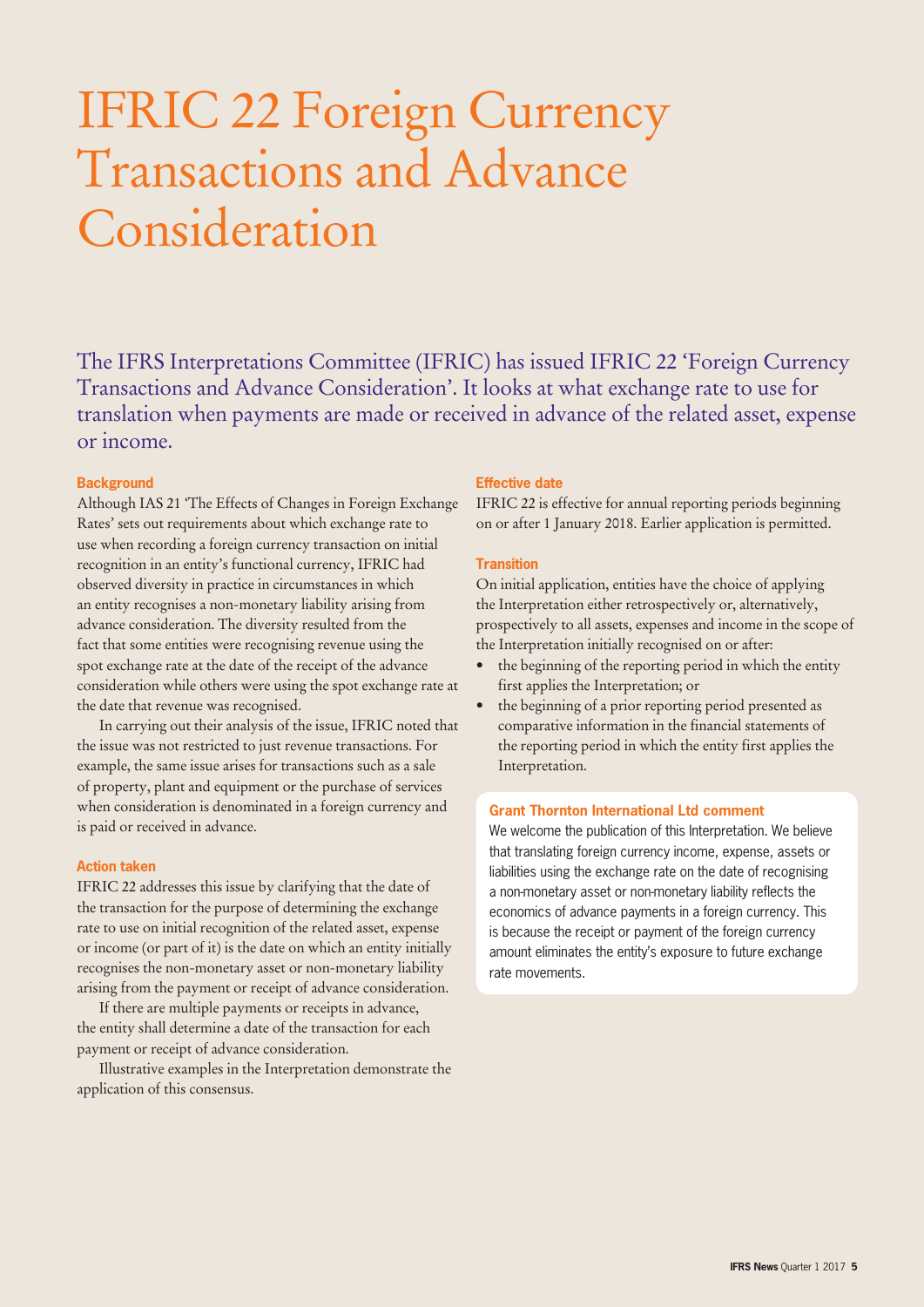# Annual Improvements to IFRSs 2014-2016 Cycle

### The IASB has published 'Annual Improvements to IFRSs 2014-2016 Cycle' which addresses non-urgent (but necessary) minor amendments to three Standards.

This publication is a collection of amendments to IFRSs resulting from issues that were discussed by the IASB during the project cycle for making annual improvements that began in 2014 and which were included in an Exposure Draft published in November 2015. The IASB uses the Annual Improvements process to make necessary, but non-urgent,

amendments to IFRSs that will not be included as part of any other project. By presenting the amendments in a single document rather than as a series of piecemeal changes, the IASB aims to ease the burden of change for all concerned. A summary of the issues addressed is set out below:

| Summary of issues addressed                                                                                |                                                                  |                                                                                                                                                                                                                                                                                                                                                                                                                                                                                                                                                                                                                                                                                                                                                                                                                                                                                                                                                                                                                                                                                                                                                                                                                                                                                                   |  |
|------------------------------------------------------------------------------------------------------------|------------------------------------------------------------------|---------------------------------------------------------------------------------------------------------------------------------------------------------------------------------------------------------------------------------------------------------------------------------------------------------------------------------------------------------------------------------------------------------------------------------------------------------------------------------------------------------------------------------------------------------------------------------------------------------------------------------------------------------------------------------------------------------------------------------------------------------------------------------------------------------------------------------------------------------------------------------------------------------------------------------------------------------------------------------------------------------------------------------------------------------------------------------------------------------------------------------------------------------------------------------------------------------------------------------------------------------------------------------------------------|--|
| <b>Standard affected</b>                                                                                   | <b>Subject</b>                                                   | <b>Summary of amendment</b>                                                                                                                                                                                                                                                                                                                                                                                                                                                                                                                                                                                                                                                                                                                                                                                                                                                                                                                                                                                                                                                                                                                                                                                                                                                                       |  |
| <b>IFRS 1 'First-</b><br>time Adoption of<br><b>International Financial</b><br><b>Reporting Standards'</b> | Deletion of short-term<br>exemptions for first-<br>time adopters | A number of short-term exemptions have been deleted because the reliefs provided are no longer<br>available or because they were relevant for reporting periods that have now passed.<br>The amendments are effective for annual periods beginning on or after 1 January 2018.                                                                                                                                                                                                                                                                                                                                                                                                                                                                                                                                                                                                                                                                                                                                                                                                                                                                                                                                                                                                                    |  |
| <b>IFRS 12 'Disclosure</b><br>of Interests in Other<br>Entities'                                           | Clarification of the<br>scope of the Standard                    | Clarifies the scope of IFRS 12 by specifying that its disclosure requirements (except for those in<br>IFRS 12.B17) apply to an entity's interests irrespective of whether they are classified (or included in<br>a disposal group that is classified) as held for sale or as discontinued operations in accordance with<br>IFRS 5 'Non-current Assets Held for Sale and Discontinued Operations'.<br>The amendments are to be applied retrospectively in accordance with IAS 8 'Accounting Policies,<br>Changes in Accounting Estimates and Errors' for annual periods beginning on or after 1 January 2017.                                                                                                                                                                                                                                                                                                                                                                                                                                                                                                                                                                                                                                                                                      |  |
| <b>IAS 28 'Investments in</b><br><b>Associates and Joint</b><br><b>Ventures'</b>                           | Measuring an<br>associate or a joint<br>venture at fair value    | Clarifies that a qualifying entity is able to choose between applying the equity method or measuring<br>an investment in an associate or joint venture at fair value through profit or loss, separately for each<br>associate or joint venture at initial recognition of the associate or joint venture.<br>Similar clarifications have been made for a reporting entity that is not an investment entity and that<br>has an associate or a joint venture that is an investment entity. IAS 28 permits such a reporting entity<br>the choice to retain the fair value measurements used by that investment entity associate or joint venture<br>when applying the equity method. The amendments clarify that this choice is also made separately for each<br>investment in an associate or joint venture that is an investment entity, at the later of the date on which:<br>a) the investment entity associate or joint venture is initially recognised<br>b) the associate or joint venture becomes an investment entity and<br>the investment entity associate or joint venture first becomes a parent.<br>C)<br>The amendments are to be applied retrospectively in accordance with IAS 8 for annual periods<br>beginning on or after 1 January 2018, however early application is permitted. |  |

#### **Grant Thornton International Ltd comment**

We welcome the publication of these amendments which are relatively uncontroversial in nature.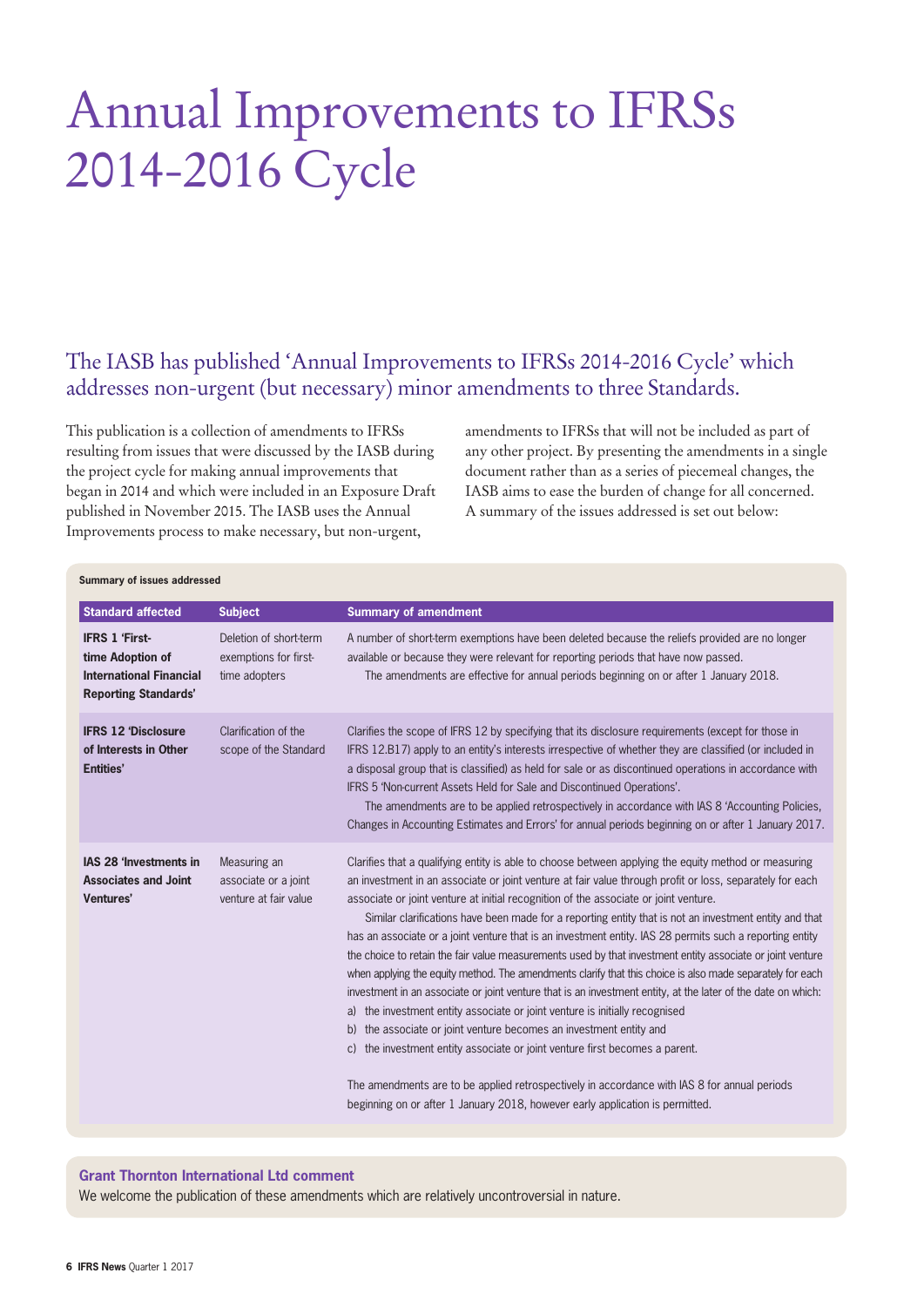# Transfers of Investment Property

The IASB has published 'Transfers of Investment Property (Amendments to IAS 40)' which clarifies that transfers to, or from, investment property are required when, and only when, there is a change in use of property supported by evidence.

### **The amendments**

In addition to clarifying the principle above, the amendments also re-characterise the list of circumstances previously contained in IAS 40 'Investment Property'. This list was previously characterised as a definitive list of circumstances where it would be considered that there has been a change in use of a property. The amendments reposition the list as a non-exhaustive list of examples of evidence that a change in use has occurred. The IASB has also clarified that a change in management's intent, by itself, does not provide sufficient evidence that a change in use has occurred. Evidence of a change in use must be observable.

### **Effective date and transition**

The amendments are effective for accounting periods on or after 1 January 2018, however early application is permitted. The amendments contain transitional provisions, the default being prospective application, however retrospective application is permitted, provided that it is possible without the use of hindsight.

# New annual improvements proposals published

### The IASB has published an Exposure Draft (ED) 'Annual Improvements to IFRS Standards 2015 -2017 Cycle' which proposes minor amendments to three Standards.

The proposals are the latest under the IASB's annual improvements project, a process for making non-urgent, but necessary, minor amendments to IFRSs.

A summary of the proposals, which reflect issues discussed by the IASB in a project cycle that began in 2015, is set out in the table overleaf.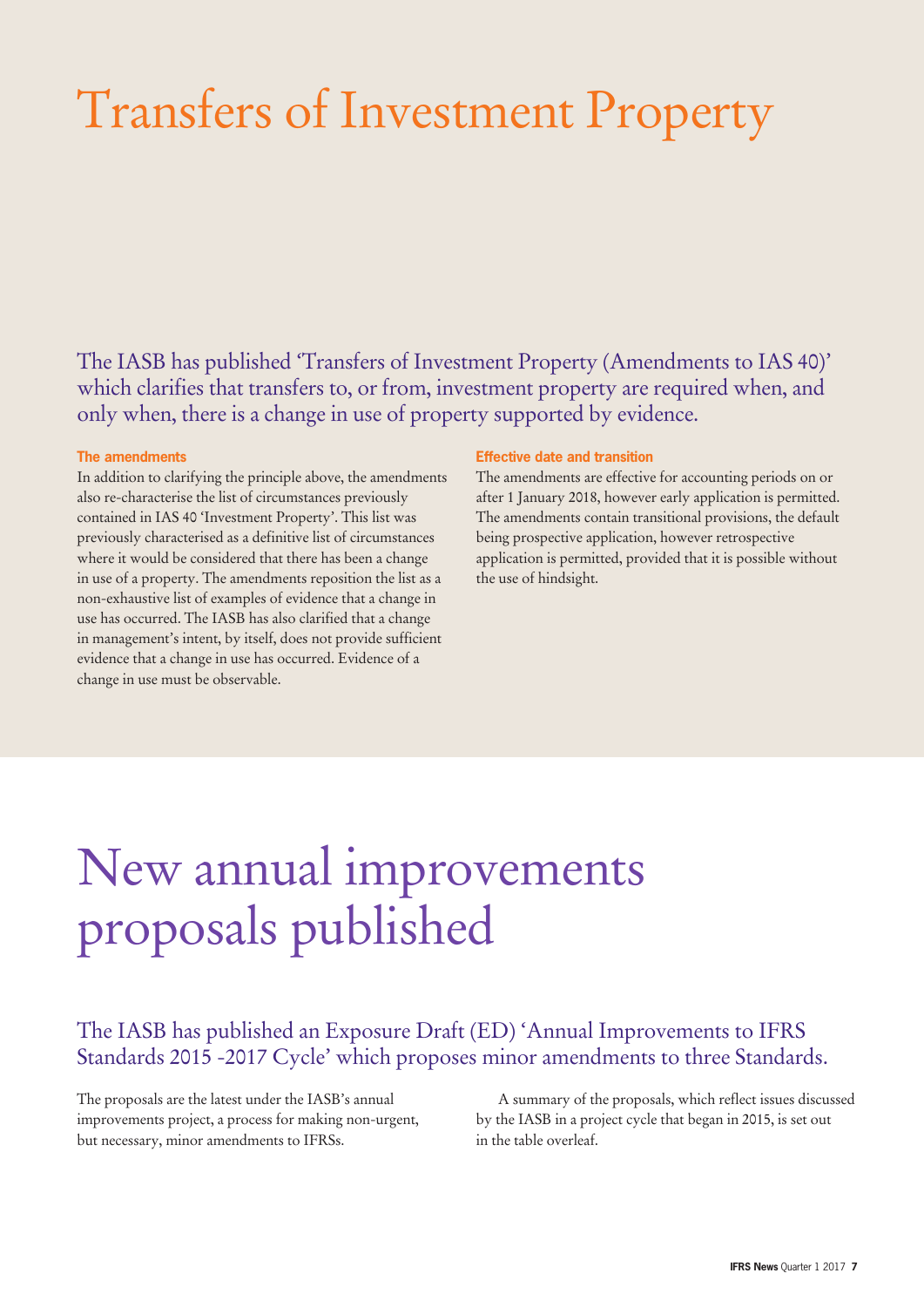**Annual improvements proposals**

| <b>Standard</b>                                                                  | <b>Issue</b>                                                                                  | <b>Proposed change</b>                                                                                                                                                                                                                                                                                                                                                                                                                                                                                                                                                                                                                                                                                                                                                                                                                                                                                                                                                                                                                                                                                                                                                                                                                                                                                                               |
|----------------------------------------------------------------------------------|-----------------------------------------------------------------------------------------------|--------------------------------------------------------------------------------------------------------------------------------------------------------------------------------------------------------------------------------------------------------------------------------------------------------------------------------------------------------------------------------------------------------------------------------------------------------------------------------------------------------------------------------------------------------------------------------------------------------------------------------------------------------------------------------------------------------------------------------------------------------------------------------------------------------------------------------------------------------------------------------------------------------------------------------------------------------------------------------------------------------------------------------------------------------------------------------------------------------------------------------------------------------------------------------------------------------------------------------------------------------------------------------------------------------------------------------------|
| IAS 12 'Income Taxes'                                                            | Income tax<br>consequences of<br>payments on financial<br>instruments classified<br>as equity | The IASB received a request asking whether the requirements in IAS 12.52B (concerning when to<br>recognise a liability to pay a dividend) apply only in the circumstances described in IAS 12.52A (ie<br>when there are different tax rates for distributed and undistributed profits), or whether they also apply<br>beyond those circumstances.<br>The proposals clarify that the requirements apply to all income tax consequences of dividends.<br>The IASB notes that this proposed amendment should not be interpreted to mean that an entity<br>recognises in profit or loss the income tax consequences of all payments on financial instruments<br>classified as equity. Rather, an entity would exercise judgement in determining whether payments on<br>such instruments are distributions of profits (ie dividends).<br>The ED adds that the IASB decided not to propose including requirements on how to determine<br>whether payments on financial instruments classified as equity are distributions of profits.                                                                                                                                                                                                                                                                                                      |
| IAS 23 'Borrowing<br>Costs'                                                      | Borrowing costs<br>eligible for<br>capitalisation                                             | IAS 23.14 specifies how to determine the amount of borrowing costs eligible for capitalisation when<br>an entity borrows funds generally and uses them to obtain a qualifying asset.<br>It requires an entity, when determining the funds that it borrows generally, to exclude 'borrowings<br>made specifically for the purpose of obtaining a qualifying asset. The IASB observed that an<br>entity might misinterpret those words to mean that funds borrowed generally would exclude funds<br>outstanding that were originally borrowed specifically to obtain a qualifying asset that is now ready for<br>its intended use or sale.<br>The ED therefore proposes to amend IAS 23 to clarify that when a qualifying asset is ready for<br>its intended use or sale, an entity treats any outstanding borrowing made specifically to obtain that<br>qualifying asset as part of the funds that it has borrowed generally.<br>The ED proposes the amendments would be applied prospectively (ie only to borrowing costs<br>incurred on or after the date of first applying the amendments) as the costs of gathering the<br>information required to capitalise borrowing costs retrospectively may exceed the potential benefits.                                                                                                  |
| <b>IAS 28 'Investments in</b><br><b>Associates and Joint</b><br><b>Ventures'</b> | Long-term interests in<br>an associate or joint<br>venture                                    | The proposed amendment clarifies whether IFRS 9 'Financial Instruments' applies to long-term<br>interests in an associate or joint venture that, in substance, form part of the net investment in the<br>associate or joint venture but to which the equity method is not applied (referred to as 'long-term<br>interests' in the ED).<br>The proposed amendment clarifies that only those interests to which the equity method is applied<br>are excluded from the scope of IFRS 9 and not long-term interests. The IASB also notes that the<br>expected credit loss impairment model in IFRS 9 is part of, and interlinked with, amortised cost<br>accounting in IFRS 9. Consequently, an entity could not apply amortised cost accounting in IFRS 9<br>without also applying its impairment requirements.<br>The ED proposes to align the effective date of the proposed amendments with the 1 January<br>2018 effective date of IFRS 9, with earlier application permitted. This is a short period but will<br>enable entities to use the transition reliefs in IFRS 9 and incorporate the accounting for long-term<br>interests into its IFRS 9 implementation plans. The ED also contains relief on transition from applying<br>the amendments in comparative periods if an entity does not restate comparative information in |



apply the temporary exemption from IFRS 9.

accordance with IFRS 9. Similar transition requirements are also proposed for insurers electing to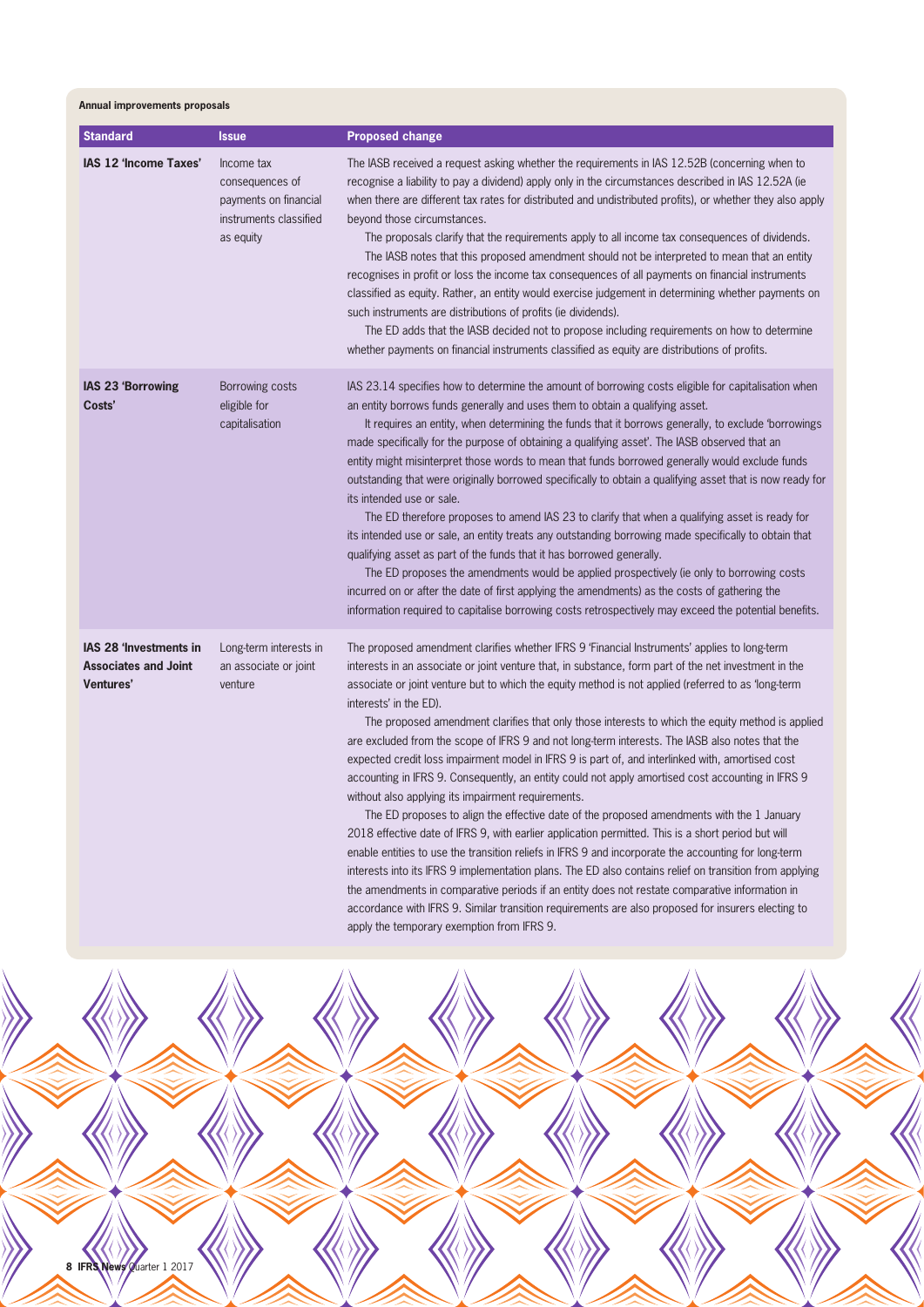# US GAAP IFRS Comparison guide update

### Our US member firm, Grant Thornton LLP, has updated its publication 'Comparison between US GAAP and International Financial Reporting Standards'.

The publication is intended to help readers identify the major areas of similarity and difference between current US GAAP and IFRS. It will also assist those new to either US GAAP or IFRS to gain an appreciation of their major requirements.

This second edition of 2016 has been updated and revised for standards issued as of September 2016.

The guide can be downloaded from Grant Thornton LLP's website (**[www.grantthornton.com](http://www.grantthornton.com)**).

### **O** Grant Thornton

Comparison between U.S. GAAP and International Financial Reporting Standard



### Navigating the changes to IFRS

The Grant Thornton International Ltd IFRS Team has released an updated version of its publication 'Navigating the changes to International Financial Reporting Standards: a briefing for Chief Financial Officers'.

The publication is designed to give Chief Financial Officers a high-level awareness of recent changes that will affect companies' future financial reporting. It covers both new Standards and Interpretations that have been issued and amendments made to existing ones, giving brief descriptions of each.

The December 2016 edition of the publication has been updated for changes to International Financial Reporting Standards that have been published between 1 December 2015 and 30 November 2016. Standards covered for the first time include the new Standard on leasing, IFRS 16, which will have a significant impact on many entities.



Navigating the changes to International Financial **Reporting Standards** 



# Other Grant Thornton news

### **Grant Thornton Armenia**

Over 50 representatives drawn from the Central Bank of Armenia, banks, insurance and credit organisations, as well as commercial and non-commercial organisations were invited to a special training course on IFRS organised by Grant Thornton Armenia on 9 December 2016.

The course focussed on IFRS 9 'Financial Instruments', which is effective from 1 January 2018. It was presented by Emil Vassilyan, Assurance Partner and Technical Director of Grant Thornton Armenia, a highly qualified expert in audit and accounting with extensive experience in delivering training courses.

Mr Vassilyan commented: "Realising the significant impact of IFRS 9, which will be mandatory for companies from 2018, we decided to share our knowledge and experience with our clients and partners and help them understand the new requirements and assess the impact of the Standard, to enable them to improve the financial reporting of their company".

### **Grant Thornton Indonesia**

Grant Thornton Indonesia opened the trading floor of the Indonesia Stock Exchange (IDX) on January 18, 2017. Together with IDX, Grant Thornton Indonesia provided a seminar entitled "Accelerating Growth through IPO" that was held in the Main Hall of the IDX Building.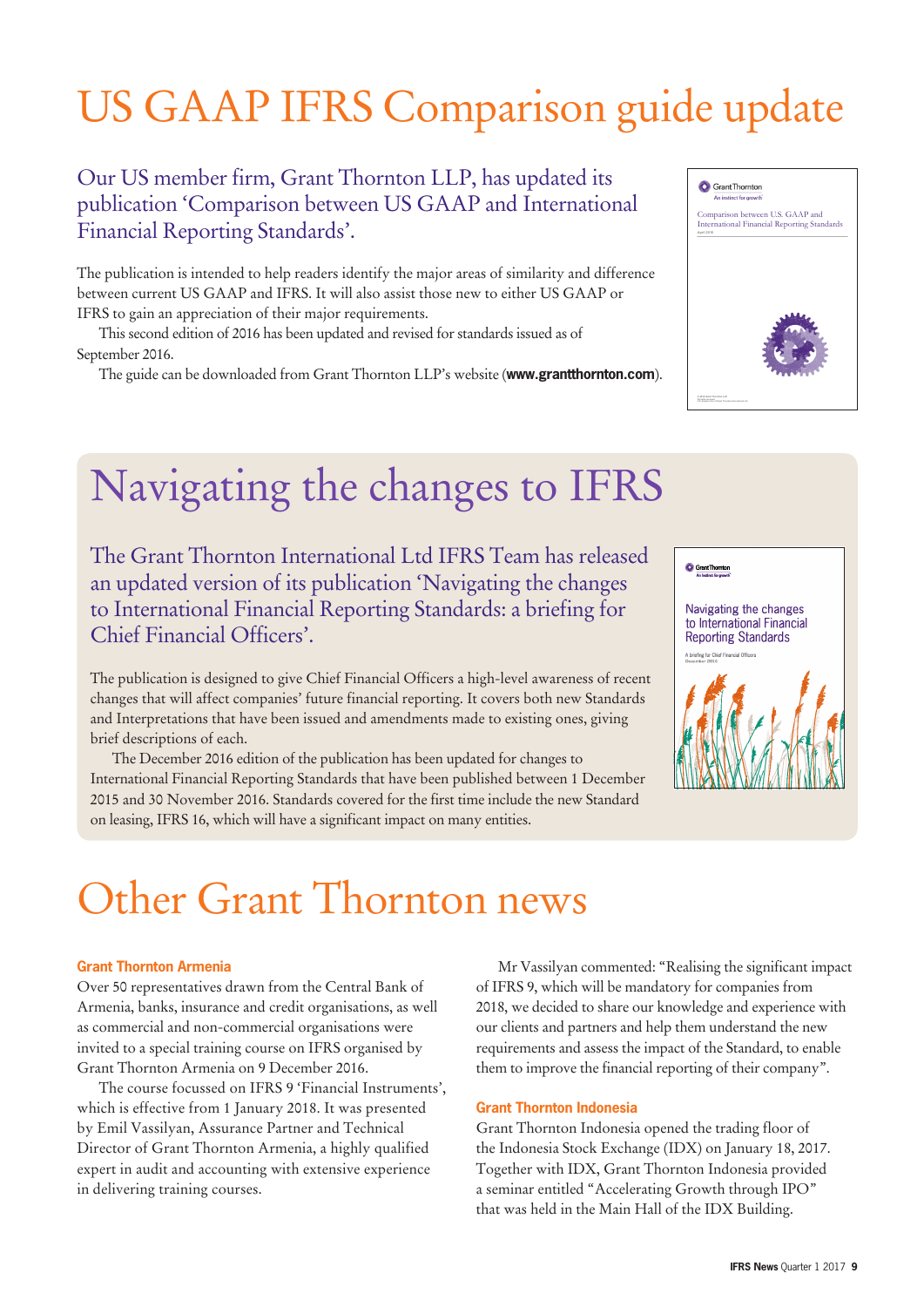### Raymond Chabot Grant Thornton hosts two IFRS events

### **On 16 November 2016, mining sector experts from Raymond Chabot Grant Thornton, one of our two member firms in Canada, welcomed clients and business partners to a special event for the sector.**

The event was moderated by Louis Berardi (Assurance Partner, National Mining Sector Leader), as well as Karine Desrochers (Partner, Assurance) and Sylvie Caza (Senior Manager, Assurance).

A wide range of topics was covered during the event, including new accounting developments and tax issues, innovation in the mining sector as well as the conversion from an exploration company to an operating company and managing the resulting change in culture. Those topics were



L to r: Sylvain Richard, Nancy Doucet, Stéphanie Fournier, Stéphanie Laframboise, Louis Berardi

presented by Stéphanie Fournier (Senior Manager – Accounting Research), Stéphanie Laframboise (Senior Manager, Risk Manager), Sylvain Richard (Senior Manager, Canadian Tax) and Nancy Doucet (Manager, Strategy and Performance) from Raymond Chabot Grant Thornton with the special collaboration of two guests from Lavery law firm and Université Laval.

### **Raymond Chabot Grant Thornton presents a webinar on IFRS developments**

In December 2016, Raymond Chabot Grant Thornton gave a webinar on IFRS developments to clients and business contacts. The presentation (in French) was made by partner Gilles Henley, senior managers Stéphanie Fournier, Diane Joly and Louise Roy – four members of Raymond Chabot Grant Thornton's Risk Management and Accounting Research Department. The online event presented an overview of the past year's IFRS-related activities by the IASB, the IFRS Interpretations Committee (IFRIC) and the Canadian regulators. You can watch the webinar or download the presentation used during the event (both in French) by going to: **<http://www.rcgt.com/en/about-us/events/webinar-ifrs-develpments-december-2016/>**

In addition, in November 2016, Raymond Chabot Grant Thornton recorded a webinar (in French) on IFRS 15 'Revenue from Contracts with Customers' which is also available by going to: **[http://www.rcgt.com/en/about-us/events/webcast](http://www.rcgt.com/en/about-us/events/webcast-revenue-contracts-with-customers-ifrs-15/)[revenue-contracts-with-customers-ifrs-15/](http://www.rcgt.com/en/about-us/events/webcast-revenue-contracts-with-customers-ifrs-15/)**

### Grant Thornton representative appointed to EFRAG's Technical Expert Group (TEG)

Silvia Dinova, Head of Assurance in our Bulgarian member firm, has been appointed to the Technical Expert Group (TEG) of the European Financial Reporting Advisory Group (EFRAG) with effect from 1 April 2017.

EFRAG serves the European public interest by developing and promoting European views in the field of financial reporting. Comprised of up to sixteen members, the TEG's role is to provide the EFRAG Board with expert advice and recommended positions on financial reporting matters. The TEG is composed of a mix of preparers, auditors, users of financial reporting and academics, and its members are selected on the basis of their considerable professional expertise and competence in applying IFRS.

In addition to her role as Head of Assurance for our Bulgarian member firm, Silvia leads her firm's internal IFRS consultation program and brings significant expertise advising clients on complex IFRS matters. She has a strong interest in a number of areas including financial instruments, banking, insurance, pensions, mutual funds, energy and utilities, construction, share-based payments, and consolidation.

Congratulations to Silvia on her new role!

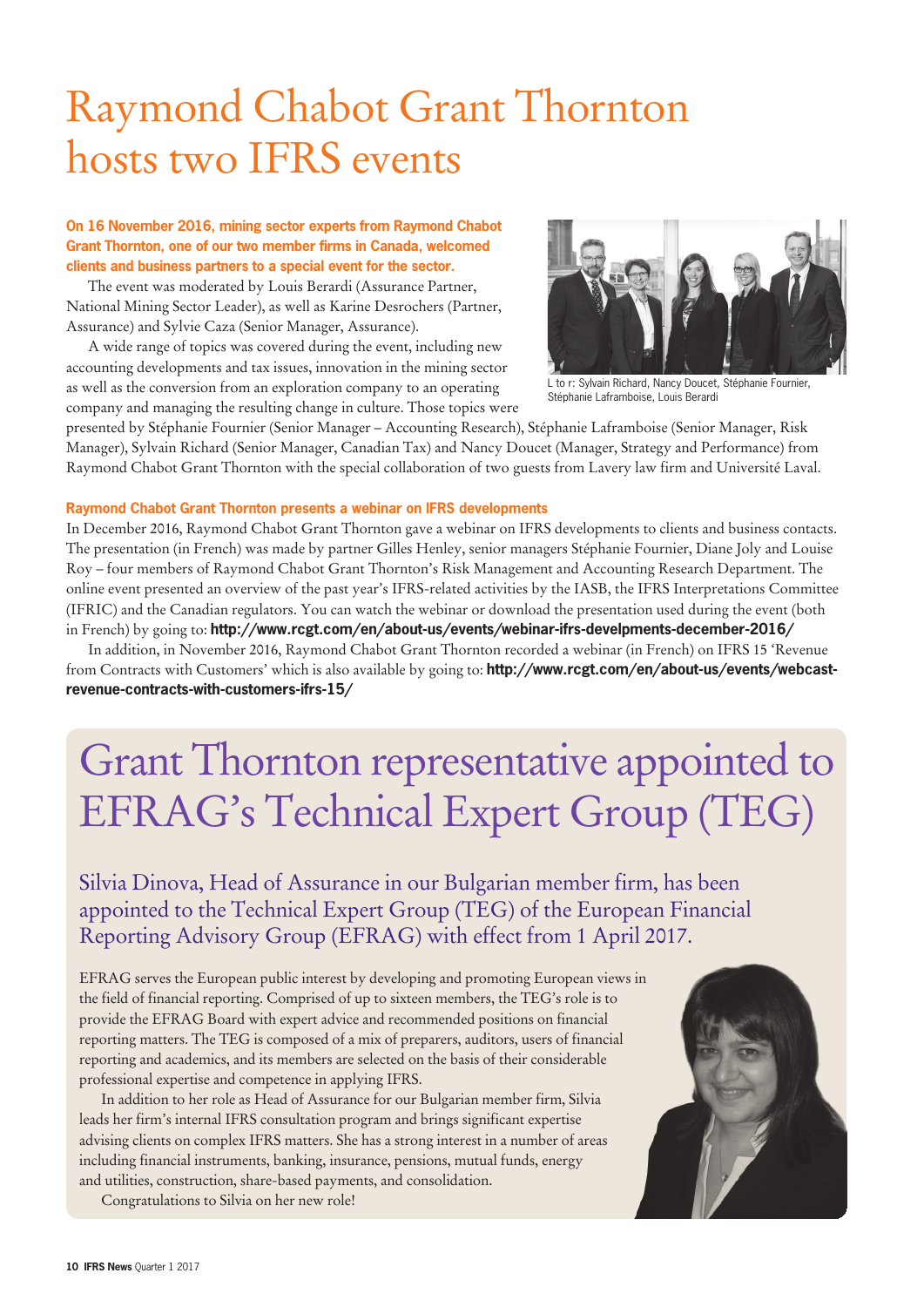# Round-up

### IASB

### **IASB add limited scope project on IFRS 9 to its agenda**

The IASB have decided to carry out a project on IFRS 9 'Financial Instruments', to consider whether to make a narrow-scope exception. The exception would allow instruments with symmetric prepayment options to be accounted for via amortised cost or fair value through other comprehensive income. Currently such instruments would need to be measured at fair value through profit or loss as they do not meet the condition for the contractual cash flow characteristics of an instrument to be 'solely payments of principal and interest'.

### **Focus areas of the IASB for the next five years**

The IASB has published its conclusions on its Agenda Consultation and work-plan. From this it has announced its priorities and focus areas for the next five years. These include:

- better communication in financial statements the aim is to improve how financial information is presented with the overall impact of enhancing the communication effectiveness of the financial statements
- finalising large projects including issuing a new Standard on Insurance Contracts (IFRS 17) and a new Conceptual Framework, both of which are due to be published in 2017
- supporting implementation developing the existing support for the implementation of new Standards and the maintenance of existing Standards
- directing the research programme by reducing the number of projects included in the programme to encourage improved stakeholder engagement and result in completion on a timely basis.

### **IASB confirms IFRS 17 effective date**

The IASB has agreed on the effective date of the upcoming IFRS 17 'Insurance Contracts' Standard, which will be for accounting periods beginning on or after 1 January 2021.

The IASB also decided that early adoption of the Standard will be permitted, as long as IFRS 9 and IFRS 15 are also applied. The current expectation is for the Standard to be published in May of this year.

### **IFRS Foundation Trustees tweak Constitution**

The Trustees of the IFRS Foundation, who are responsible for the oversight and governance of the IASB, have made amendments to the Foundation's Constitution. The changes are a result of the latest review of the IFRS Foundation's Structure, which commenced in 2015, and was subject to public consultation.

The main impacts are:

- a reduction in the number of required Board members from 16 to 14
- changes to the geographical spread of Board members and Trustees
- changes to the professional background requirements for Board members and Trustees.

As a result of these changes, the IASB has updated the Preface to the IFRS Standards.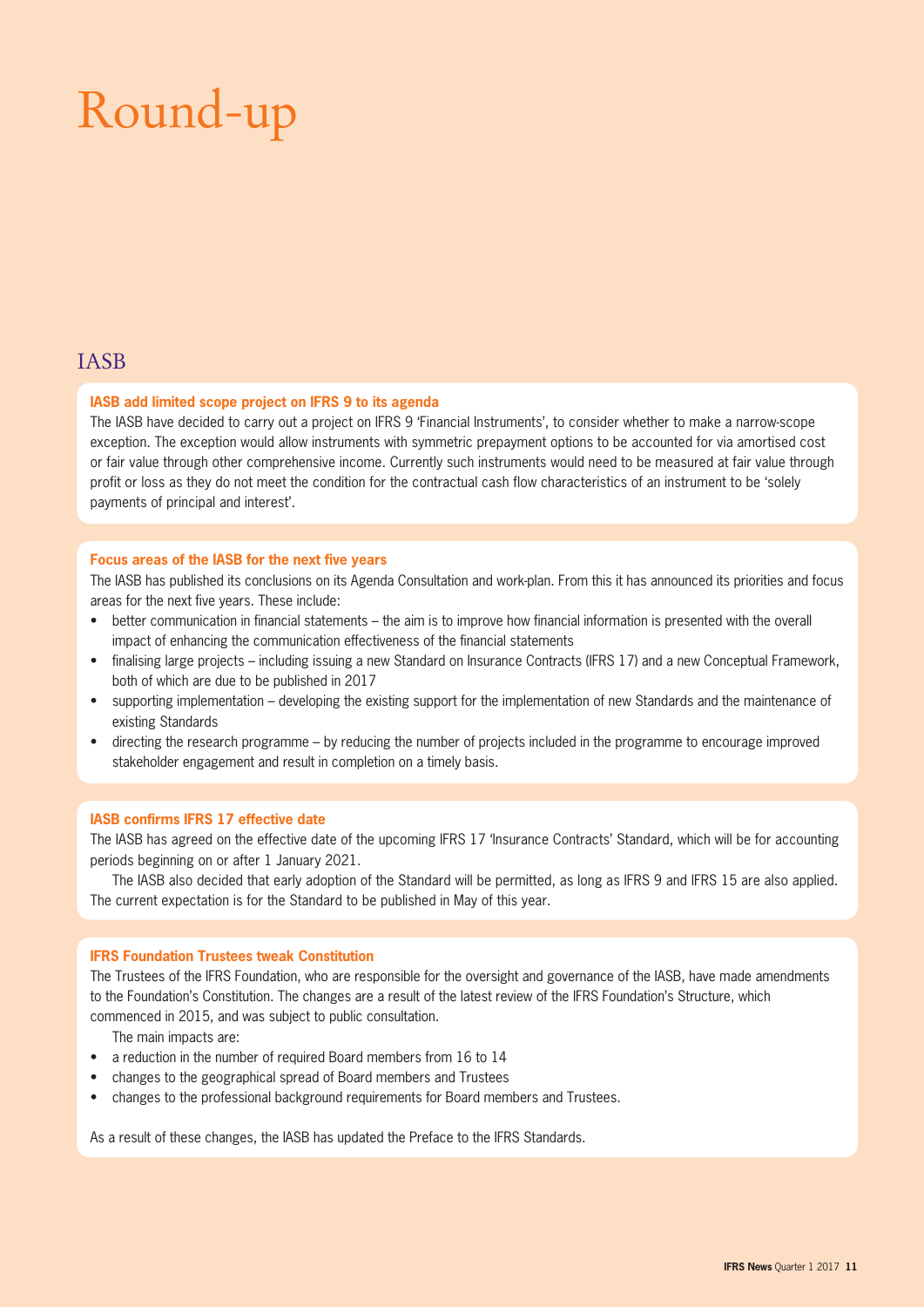### **IASB editorial corrections**

In December 2016, the IASB published a collection of editorial corrections. Editorial corrections consist of amendments to IFRSs that are needed as a result of an error made when writing or typesetting the documents (for example spelling errors, grammatical mistakes or unmarked consequential amendments). The latest set of corrections impact IFRS 9 'Financial Instruments' and IFRS 15 'Revenue from Contracts with Customers'.

### Europe

### **EU formally adopts IFRS 9 and IFRS 15**

### **IFRS 9**

On 22 November the European Union (EU) announced the decision to adopt IFRS 9 'Financial Instruments' into EU Law. This was closely followed by a Commission Regulation (No 2016/2067) endorsing IFRS 9 on 29 November 2016.

The EU effective date is the same as the IASB's effective date, which is for annual periods beginning on or after 1 January 2018 with earlier application permitted.

### **IFRS 15**

The European Union has formally adopted IFRS 15 'Revenue from Contracts with Customers' through the release of a new Commission Regulation.

On 22 September 2016 Commission Regulation (EC) No 2016/1905 was issued by the European Parliament and the Council, and published in the Official Journal on 29 October 2016, which adopts the Standard that was originally issued by the IASB in May 2014.

The effective date of IFRS 15 in the EU is the same as the IASB's revised effective date, which is for accounting periods beginning on or after 1 January 2018 with early application permitted.

### **EFRAG comments on the use of asymmetry in the conceptual framework**

The European Financial Reporting Advisory Group (EFRAG) has written to the IASB to provide its support for the use of asymmetry in the Conceptual Framework. In the letter EFRAG states that in its view "asymmetry is an important idea that should be considered in the development of accounting standards, and therefore should be included in the Conceptual Framework, but that it should not invariably prevail over all other considerations".

It is EFRAG's view that the Conceptual Framework should provide guidance as to when it is appropriate for asymmetry to play a part. They see it being relevant in two circumstances:

- recognition for example, where it is appropriate for a defendant to recognise a liability in a legal case but not for a claimant to recognise an asset
- measurement for example, where it may be appropriate to recognise impairment of assets but not increases in value.

### United States

### **SEC Chairman indicates not to give up hope on global accounting rules**

The Securities and Exchange Commission (SEC) Chairman Mary Jo White has stated that the SEC should focus on advancing globally accepted accounting rules as "one of its highest priorities". This task will likely go to Jay Clayton, the incoming chairman-designate, to address when she shortly leaves the commission.

The US have, for a very long time, been encouraged to use IFRS, and switch from their current set of standards, US GAAP, on the basis that a single worldwide set of accounting standards will be beneficial to all users, particularly investors.

The US have however always avoided a move to IFRS, claiming there is little or no support from US companies for a change to IFRS, as well as concerns over the cost involved in such a switch.

Whilst there is unlikely to be any imminent change to US GAAP and IFRS both existing, the two Boards are coming together more often to collaborate on joint projects and where possible make converged decisions.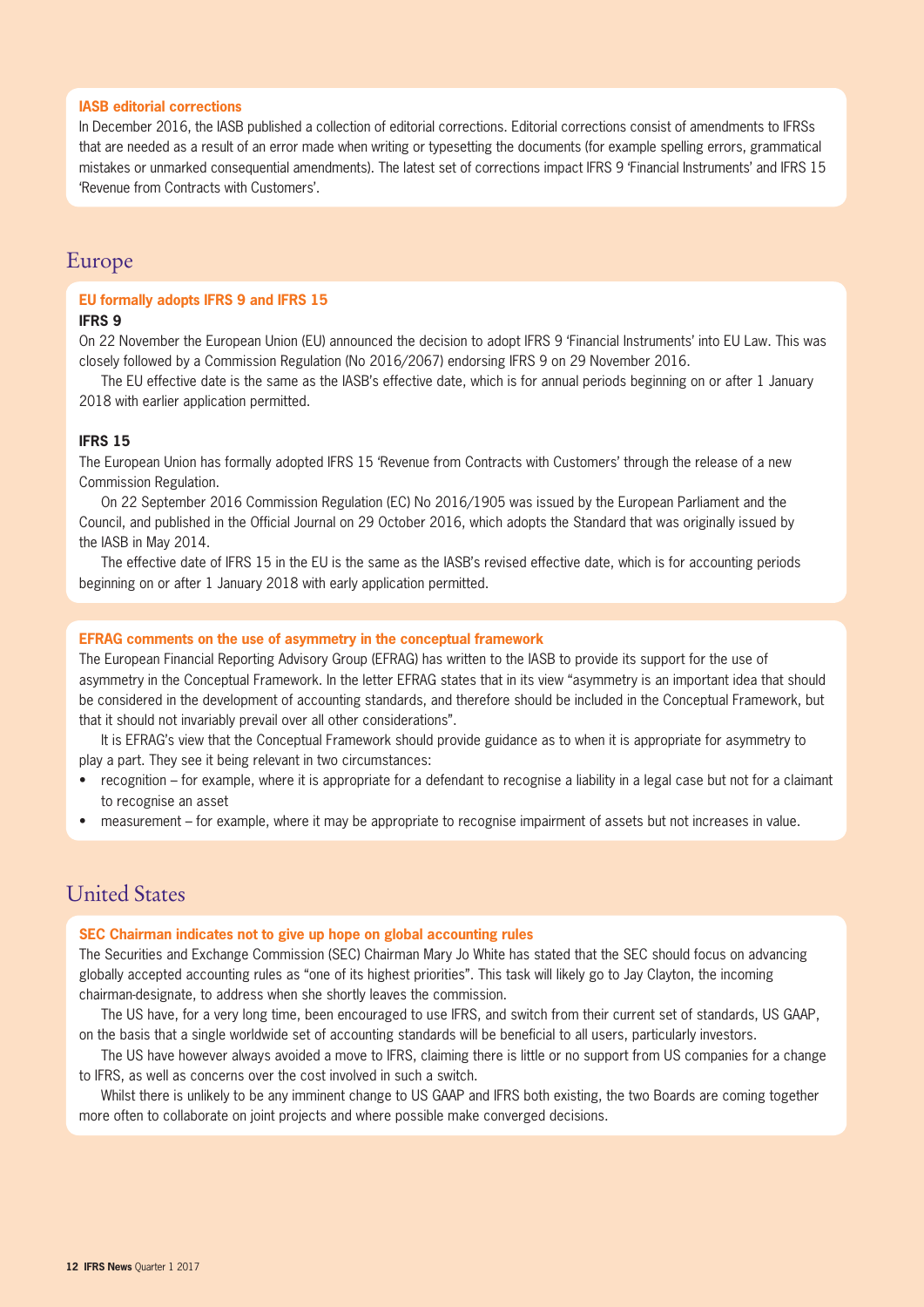### **Other**

### **TCFD consults on climate-related financial disclosures**

The Task Force on Climate-related Financial Disclosures (TCFD) has released a consultation document recommending disclosures of climate-related financial risks.

TCFD was established by the Financial Stability Board (FSB) to help identify the information required on climate-related risks for lenders, investors and insurance underwriters. They were given the task to develop voluntary, consistent, climate-related financial disclosures that would be useful in understanding these risks.

TCFD has developed four recommendations that can be adopted widely by different companies in different jurisdictions, the key features being that they are:

- adoptable by all organisations
- included in financial filings
- designed to solicit decision-useful, forward-looking information on financial impacts
- focused on risks and opportunities related to transition to a lower-carbon economy.

TCFD has structured its recommendations using four themes that represent core elements of how organisations operate. These core elements and their related disclosures are discussed in the table below:

| Core element               | Recommended climate-related financial disclosures                                                                                                          |
|----------------------------|------------------------------------------------------------------------------------------------------------------------------------------------------------|
| Governance                 | The company's governance around climate related risks and opportunities                                                                                    |
| <b>Strategy</b>            | The actual and potential impacts on the company's strategy, financial planning and businesses of the identified<br>climate related risks and opportunities |
| <b>Risk management</b>     | The processes used by the company to identify, assess and manage climate related risks                                                                     |
| <b>Metrics and targets</b> | Those used to assess and manage relevant climate-related risks and opportunities                                                                           |

### **IOSCO issues statement on the implementation of IFRSs 9, 15 and 16**

The International Organisation of Securities Commissions (IOSCO) has released a statement regarding the likely effects of three upcoming major new Standards – IFRS 9 'Financial Instruments', IFRS 15 'Revenue from Contracts with Customers' and IFRS 16 'Leases'. The statement emphasises the importance of timely disclosures of the likely effects of the new Standards. The Standards themselves are likely to significantly impact many financial statements and therefore understanding the possible effects in preparation for the upcoming effective dates is extremely important.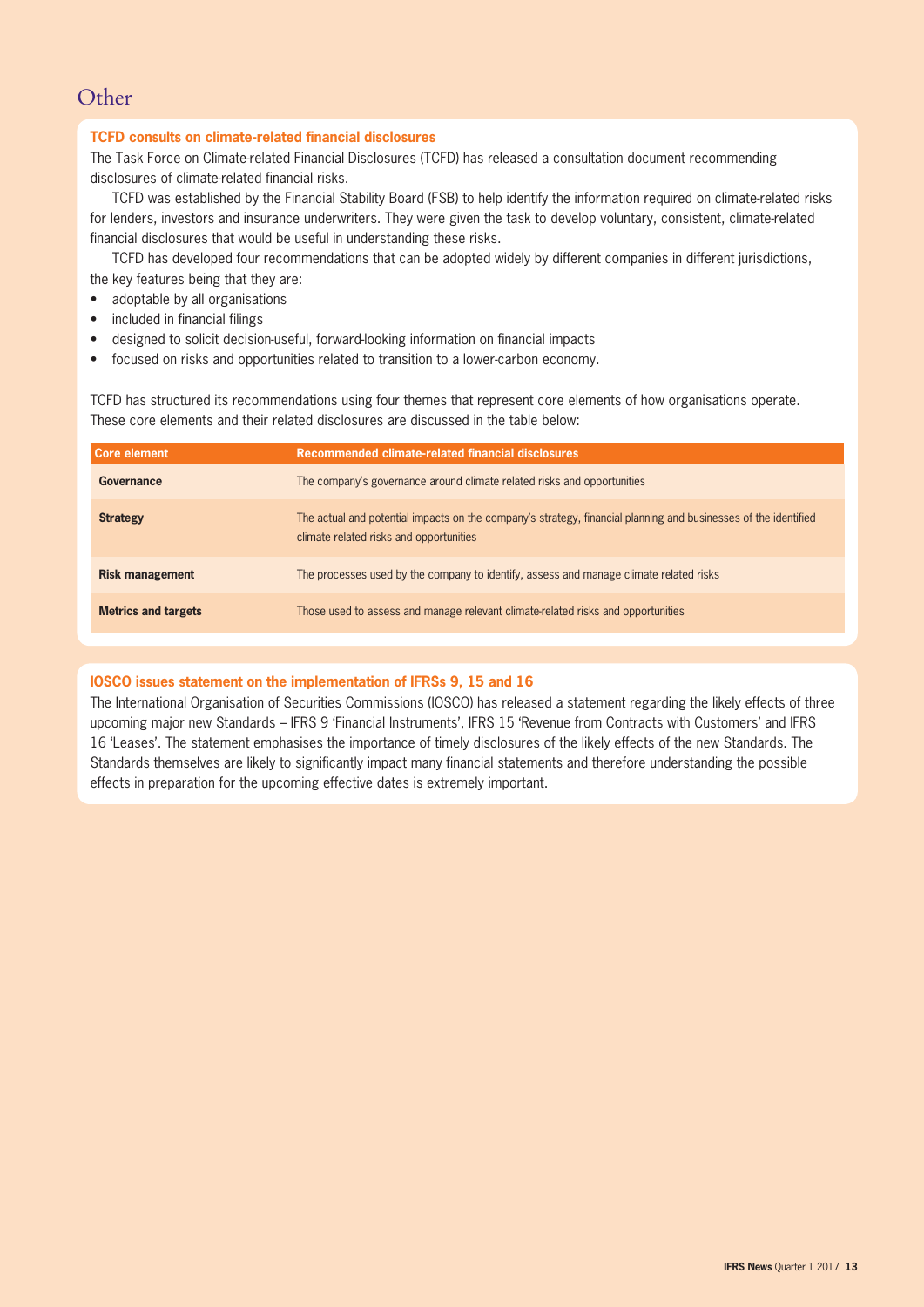# Effective dates of new standards and IFRIC interpretations

The table below lists new IFRS Standards and IFRIC Interpretations with an effective date on or after 1 January 2016. Companies are required to make certain disclosures in respect of new Standards and Interpretations under IAS 8 'Accounting Policies, Changes in Accounting Estimates and Errors'.

#### **New IFRS Standards and IFRIC Interpretations with an effective date on or after 1 January 2016**

| <b>Title</b>          | Full title of Standard or Interpretation                                                            | <b>Effective for accounting</b><br>periods beginning on<br>or after                                                                                                                   | <b>Early adoption permitted?</b>         |
|-----------------------|-----------------------------------------------------------------------------------------------------|---------------------------------------------------------------------------------------------------------------------------------------------------------------------------------------|------------------------------------------|
| <b>IFRS 16</b>        | Leases                                                                                              | 1 January 2019                                                                                                                                                                        | Yes                                      |
| <b>IAS 40</b>         | Transfers of Investment Property (Amendments to IAS 40)                                             | 1 January 2018                                                                                                                                                                        | Yes                                      |
| <b>IFRIC 22</b>       | Foreign Currency Transactions and Advance Consideration                                             | 1 January 2018                                                                                                                                                                        | Yes                                      |
| IFRS 1/IFRS 12/IAS 28 | Annual Improvements to IFRSs 2014-2016                                                              | 1 January 2018<br>However the amendments to<br>IFRS 12 are effective from<br>1 January 2017                                                                                           | $IAS 28 - Yes$                           |
| <b>IFRS 4</b>         | Applying IFRS 9 Financial Instruments with IFRS 4 Insurance<br>Contracts (Amendments to IFRS 4)     | • a temporary exemption<br>from IFRS 9 is applied for<br>accounting periods on or<br>after 1 January 2018<br>• the overlay approach is<br>applied when entities first<br>apply IFRS 9 | N/A                                      |
| <b>IFRS 9</b>         | Financial Instruments (2014)                                                                        | 1 January 2018                                                                                                                                                                        | Yes (extensive transitional rules apply) |
| <b>IFRS 2</b>         | Classification and Measurement of Share-based Payment<br>Transactions (Amendments to IFRS 2)        | 1 January 2018                                                                                                                                                                        | Yes                                      |
| <b>IFRS 15</b>        | Revenue from Contracts with Customers                                                               | 1 January 2018*                                                                                                                                                                       | Yes                                      |
| IAS <sub>7</sub>      | Disclosure Initiative (Amendments to IAS 7)                                                         | 1 January 2017                                                                                                                                                                        | Yes                                      |
| <b>IAS 12</b>         | Recognition of Deferred Tax Assets for Unrealised Losses<br>(Amendments to IAS 12)                  | 1 January 2017                                                                                                                                                                        | Yes                                      |
| <b>IFRS for SMEs</b>  | Amendments to the International Financial Reporting<br>Standard for Small and Medium Sized Entities | 1 January 2017                                                                                                                                                                        | Yes                                      |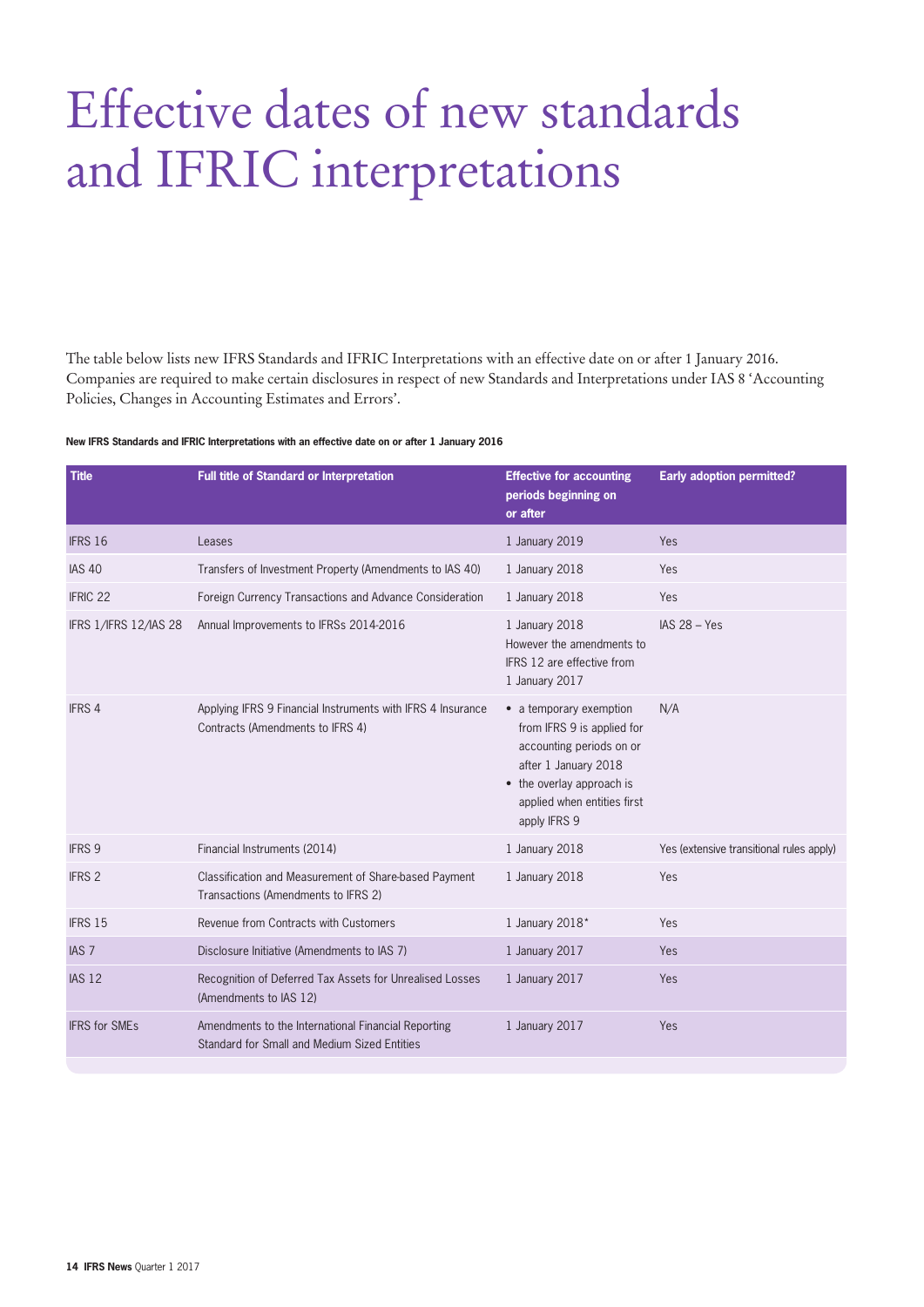### **New IFRS Standards and IFRIC Interpretations with an effective date on or after 1 January 2016**

| <b>Title</b>                          | <b>Full title of Standard or Interpretation</b>                                                                             | <b>Effective for accounting</b><br>periods beginning on<br>or after | <b>Early adoption permitted?</b> |
|---------------------------------------|-----------------------------------------------------------------------------------------------------------------------------|---------------------------------------------------------------------|----------------------------------|
| IAS <sub>1</sub>                      | Disclosure Initiative (Amendments to IAS 1)                                                                                 | 1 January 2016                                                      | Yes                              |
| <b>IFRS 10, IFRS 12</b><br>and IAS 28 | Investment Entities: Applying the Consolidation Exception<br>(Amendments to IFRS 10, IFRS 12 and IAS 28)                    | 1 January 2016                                                      | Yes                              |
| IFRS 10 and IAS 28                    | Sale or Contribution of Assets between an Investor and its<br>Associate or Joint Venture (Amendments to IFRS 10 and IAS 28) | Postponed<br>(was 1 January 2016)                                   | Yes                              |
| Various                               | Annual Improvements to IFRSs 2012-2014 Cycle                                                                                | 1 January 2016                                                      | Yes                              |
| <b>IAS 27</b>                         | Equity Method in Separate Financial Statements<br>(Amendments to IAS 27)                                                    | 1 January 2016                                                      | Yes                              |
| IAS 16 and IAS 41                     | Agriculture: Bearer Plants (Amendments to IAS 16 and IAS 41) 1 January 2016                                                 |                                                                     | Yes                              |
| IAS 16 and IAS 38                     | Clarification of Acceptable Methods of Depreciation and<br>Amortisation (Amendments to IAS 16 and IAS 38)                   | 1 January 2016                                                      | Yes                              |
| <b>IFRS 11</b>                        | Accounting for Acquisitions of Interests in Joint Operations<br>(Amendments to IFRS 11)                                     | 1 January 2016                                                      | Yes                              |
| IFRS 14                               | <b>Regulatory Deferral Accounts</b>                                                                                         | 1 January 2016                                                      | Yes                              |

\* changed from 1 January 2017 following the publication of 'Effective Date of IFRS 15'